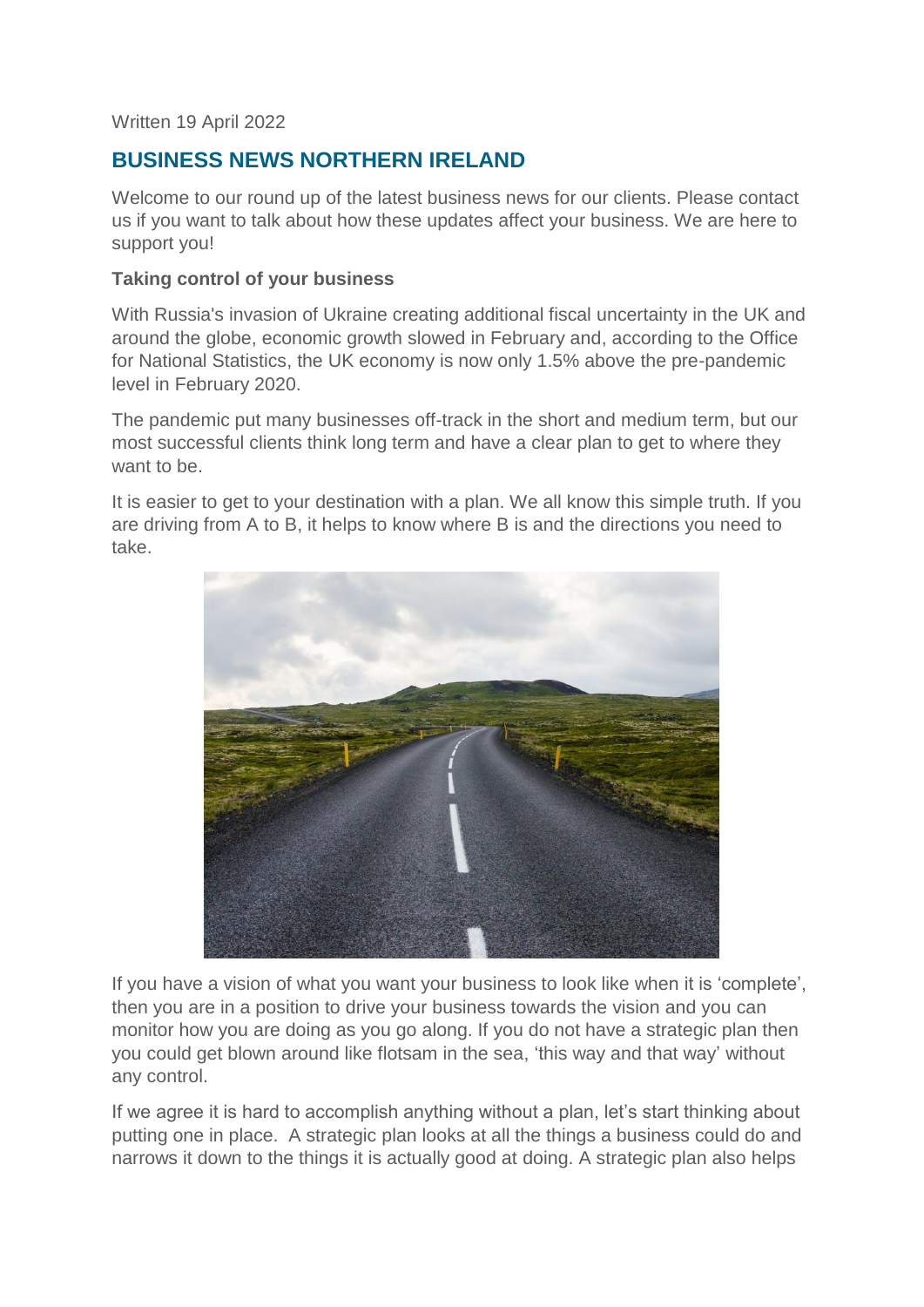you determine where to spend time, resources and money. So how do you do a strategic plan?

- 1. Take time to review your own personal objectives the business is there to provide you with what you want from life, do not forget this.
- 2. Look at where you are now, your strengths, weaknesses, opportunities and threats. Take external advice so you have a clear understanding of your position in the marketplace, the competition, your systems and the way you do things and what you are good at and what you are not.
- 3. Focus on where you want to be in (say) 5 years, what you want your business to look like when it is "complete" or running profitably and successfully. Then you can determine your priorities – the big issues that you need to focus on. This is the strategic plan!
- 4. Write down your vision and define what you must achieve and the actions you need to take. Monitor how you are doing towards your vision each month, what actions have been completed and what needs to be done to keep you moving towards your plan.
- 5. Allocate responsibility for taking the actions.
- 6. Monitor, review and adjust your regular activities to keep you on track towards your plan.

We have some useful tools and checklists to help you analyse where you are now, set a strategy, agree actions and monitor them. Please talk to us about how we can help you achieve your goals – we have helped many other businesses grow and succeed!

## **Government investment for energy technologies of the future**

The government has launched a wide-ranging £375 million package of support for innovative energy technologies with the aim of powering British homes and businesses for decades to come and strengthening the nation's energy security.

This includes £240 million to support the production of hydrogen as a clean, low-cost energy technology, £2.5 million of funding to develop next-generation nuclear technology and a further £5 million towards research into carbon capture.

The investment will support research, development and deployment of these cuttingedge technologies and give the country the energy independence it needs, reducing reliance on expensive fossil fuels. From nuclear reactors to hydrogen for industry, power, transport and potentially heating, the government is changing the way the UK gets its energy across a range of technologies.

The British energy security strategy sets out how Great Britain will accelerate the deployment of wind, new nuclear, solar and hydrogen, whilst supporting the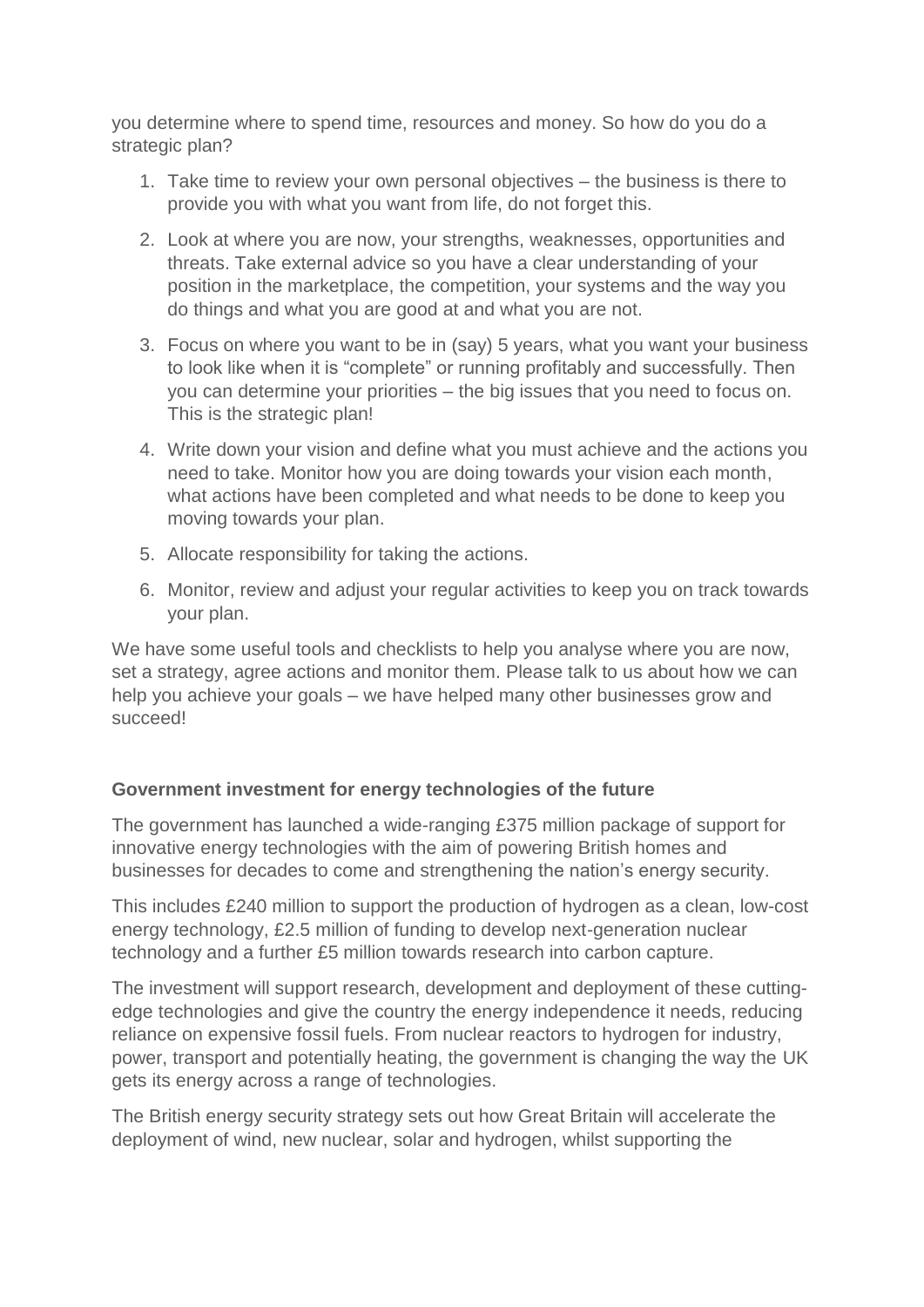production of domestic oil and gas in the nearer term – which could see 95% of electricity being low carbon by 2030.

## See: [Government unveils investment for energy technologies of the](https://www.gov.uk/government/news/government-unveils-investment-for-energy-technologies-of-the-future) future - GOV.UK [\(www.gov.uk\)](https://www.gov.uk/government/news/government-unveils-investment-for-energy-technologies-of-the-future)

### **UK Seafood Fund: Infrastructure Scheme**

The UK Seafood Fund Infrastructure Scheme is now open for applications from those involved in fishing, processing or aquaculture, subject to certain criteria being met.

Successful applicants will be awarded a minimum of £250,000 and maximum of £5 million to invest in capability, re

newable energy and social and economic welfare.

Round one will be open for applications until 24 May 2022.

Find out more about the Scheme and how to apply: [Apply for the UK Seafood Fund:](https://www.gov.uk/guidance/uk-seafood-fund-infrastructure-scheme?share=email)  [Infrastructure Scheme -](https://www.gov.uk/guidance/uk-seafood-fund-infrastructure-scheme?share=email) GOV.UK (www.gov.uk)

### **Government encourages organisations to be vigilant of cyber threats**

Businesses and charities are being urged to strengthen their cyber security practices as new figures show the frequency of cyber-attacks is increasing.

The National Cyber Security Centre (NCSC) has issued a [note](https://www.ncsc.gov.uk/news/organisations-urged-to-bolster-defences) declaring it is not aware of any current specific cyber threats to UK organisations in relation to events around Ukraine, but is encouraging organisations to follow [simple steps in its](https://www.ncsc.gov.uk/guidance/actions-to-take-when-the-cyber-threat-is-heightened)  [guidance](https://www.ncsc.gov.uk/guidance/actions-to-take-when-the-cyber-threat-is-heightened) to reduce the risk of falling victim to an attack.

Small businesses should adopt the [Cyber Essentials](https://www.ncsc.gov.uk/cyberessentials/overview) scheme to protect against the most common cyber threats such as phishing attacks and use the [Small Business](https://www.ncsc.gov.uk/collection/small-business-guide)  [Guide](https://www.ncsc.gov.uk/collection/small-business-guide) to improve cyber security practices.

Larger organisations should use the [Board Toolkit](https://www.ncsc.gov.uk/collection/board-toolkit) to get company executives to act on cyber resilience and charities should follow the [Small Charity Guide](https://www.ncsc.gov.uk/collection/charity) to boost cyber security operations.

### **HMRC reminds businesses to get ready to move to customs IT platform over the summer**

HM Revenue and Customs (HMRC) is writing to businesses to tell them about a change to the UK's customs systems. The letter includes information about the work under way to move to a single UK customs platform - the Customs Declaration Service (CDS) - and outlines what businesses need to do to prepare for the change, and what help and guidance is available to support them through the process. The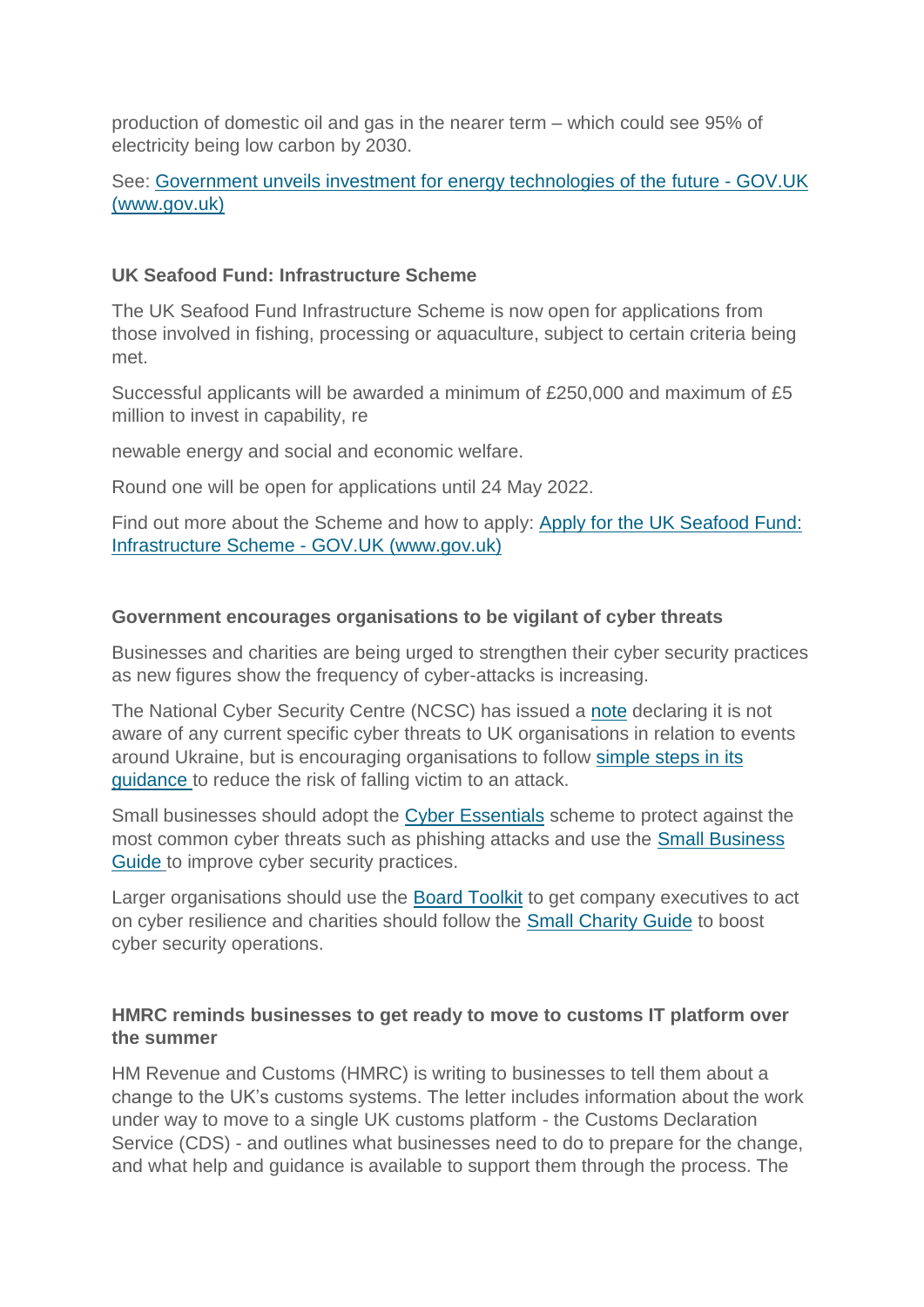CDS will become the UK's single customs platform after 31 March 2023, replacing the Customs Handling Import and Export Freight (CHIEF) system. Ahead of the complete closure, the import declaration function will be withdrawn on 30 September this year.

To help businesses and agents prepare for the CDS, HMRC has published some [key steps traders can follow.](https://www.gov.uk/guidance/how-hmrc-will-introduce-the-customs-declaration-service)

### **Allow up to ten weeks to apply for a British passport**

People are being urged not to leave their application for a British passport to the last minute, with demand at an all-time high. Since April 2021, HM Passport Office has been advising people to allow up to ten weeks when applying for their passport. This remains the case.

Due to COVID-19, HM Passport Office saw a significant drop in the number of people applying for passports, with over 5 million people delaying their applications throughout 2020 and 2021.

But with international travel returning to normal, more and more people are applying for a new passport.

While there are urgent services for people who need their passport more quickly, appointment availability is limited. People are therefore strongly advised to apply early and help ensure that their business or holiday plans go smoothly.

See: [Allow up to ten weeks to apply for a British passport -](https://www.gov.uk/government/news/allow-up-to-ten-weeks-to-apply-for-a-british-passport) GOV.UK (www.gov.uk)

### **Agreement with major developers to fund building safety repairs in tall buildings**

The government has revealed a wide-ranging agreement that will see industry contribute £5 billion to address the building safety scandal.

Under the new agreement, which will become legally enforceable, over 35 of the UK's biggest homebuilders have pledged to fix all buildings 11 metres and higher that they have played a role in developing in the last 30 years.

For the companies yet to make the pledge, the Secretary of State has also confirmed that there is little time left for them to sign up, and that those who continue to refuse will face consequences if they fail to do so.

The new scheme will be funded through an extension to the Building Safety Levy that will be chargeable on all new residential buildings in England. This is expected to raise up to an additional estimated £3 billion over ten years from developers and ensure no leaseholder in medium-rise buildings faces crippling bills, even when their developer cannot be traced.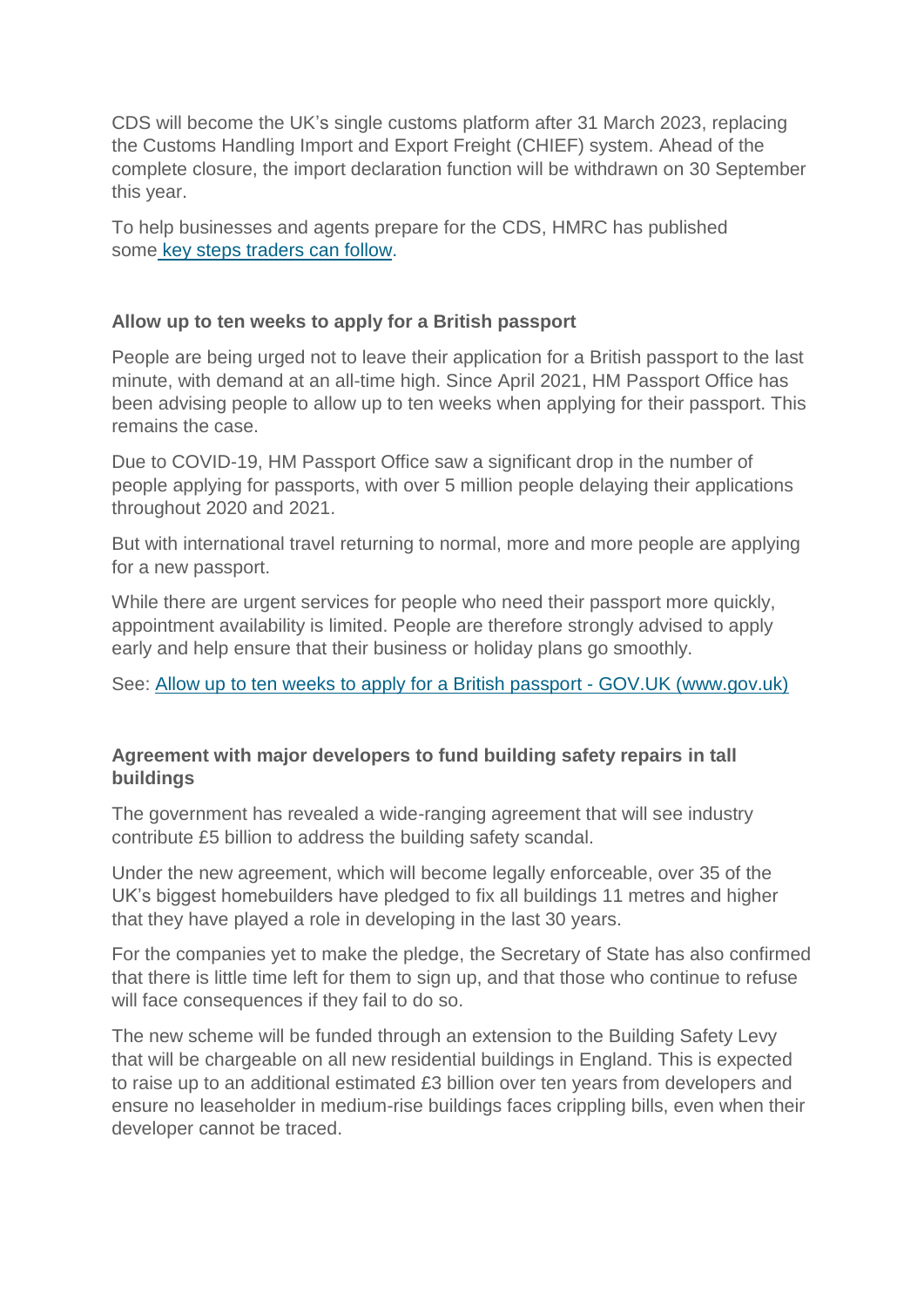New proposed laws, announced in February under the Building Safety Bill, will ensure qualifying leaseholders are protected from the costs of historical building safety defects, including total protection against cladding costs.

See: [Agreement with major developers to fund building safety repairs -](https://www.gov.uk/government/news/agreement-with-major-developers-to-fund-building-safety-repairs) GOV.UK [\(www.gov.uk\)](https://www.gov.uk/government/news/agreement-with-major-developers-to-fund-building-safety-repairs)

### **Government competition for rail innovation**

The government has made £7.6 million available for cutting-edge technology to help transform rail travel.

In partnership with Innovate UK, this year's competition will award up to £7.6 million to projects creating cutting-edge ideas that are striving towards transforming rail travel for passengers and decarbonising the network.

The competition officially opens to applicants on 20 April 2022 and closes on 8 June 2022, with bids welcome from organisations of all sizes for projects creating a greener, more cost-effective and passenger-focused railway. The year's competition is focusing on technologies that improve the industry's cost efficiency and network performance to support a more reliable railway for passengers and improving rail freight.

See: [Government pledges £7.6 million for rail innovation -](https://www.gov.uk/government/news/government-pledges-76-million-for-rail-innovation) GOV.UK (www.gov.uk)

#### **National Insurance relief when hiring veterans**

Under a new scheme, businesses hiring military veterans can save thousands of pounds in employer National Insurance Contributions (NICs). From 6 April 2022, employers do not have to pay NICs for veterans in their first year of civilian employment after leaving the armed forces.

Businesses are also able to claim this relief retrospectively for any qualifying employees who they employed in the last 12 months.

The relief is available to all employers of veterans, regardless of when the veteran left the regular armed forces, providing that they have not been employed in a civilian capacity since leaving service. The relief will be available to all qualifying veterans each time they leave HM Armed Forces.

See: [Government urges businesses to take advantage of National Insurance relief](https://www.gov.uk/government/news/government-urges-businesses-to-take-advantage-of-national-insurance-relief-when-hiring-veterans)  when hiring veterans - [GOV.UK \(www.gov.uk\)](https://www.gov.uk/government/news/government-urges-businesses-to-take-advantage-of-national-insurance-relief-when-hiring-veterans)

## **Health and Safety Executive (HSE) Safety Climate Tool**

The HSE's Safety Climate Tool has been carefully designed by scientists to assess the attitudes of individuals within an organisation towards health and safety issues.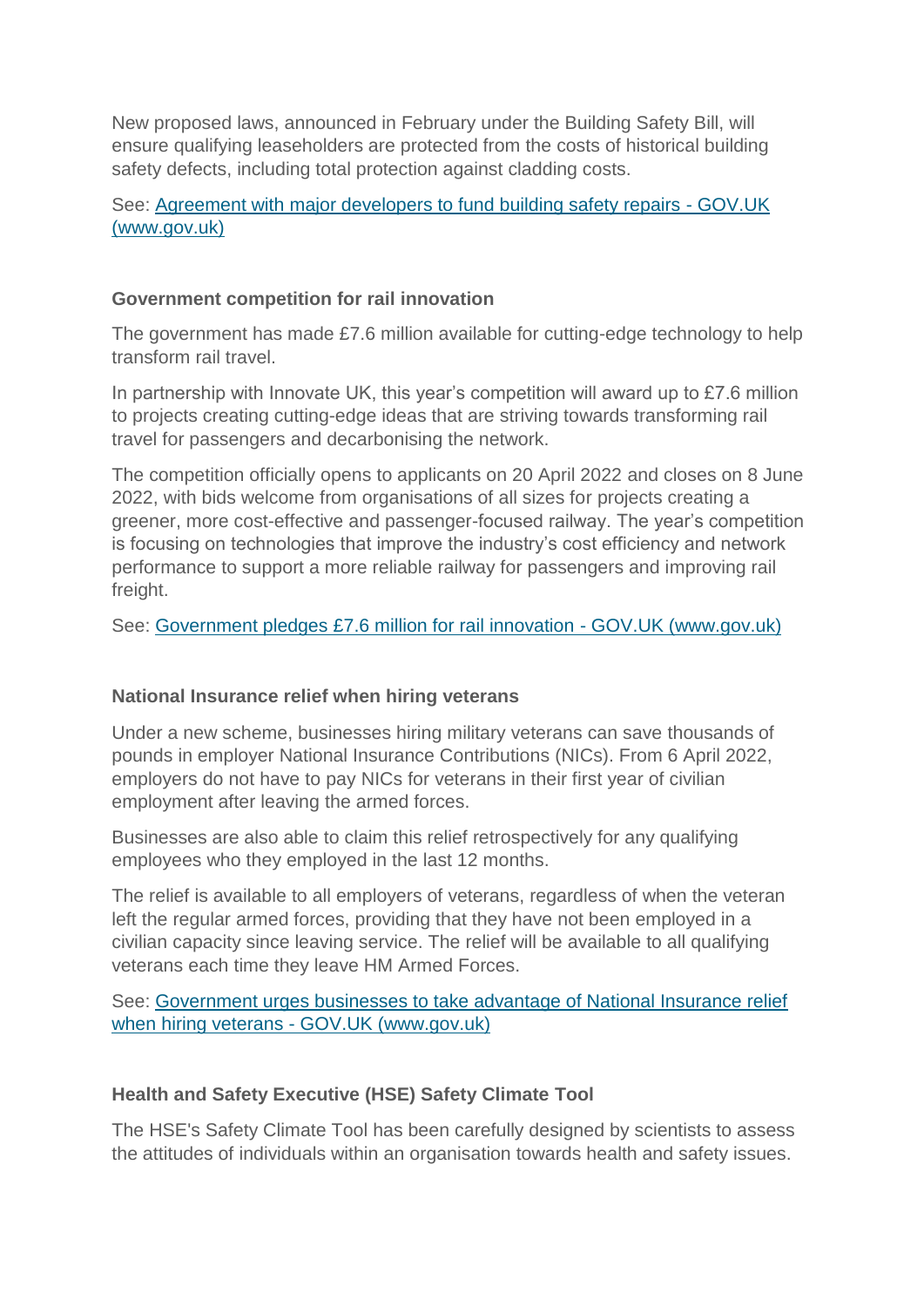The Safety Climate Tool delivers an objective measure of an organisation's safety culture - the 'way things are done' in an organisation when it comes to health and safety. This is a significant starting point for any organisation to continually improve and raise standards.

Businesses can use the simple online questionnaire to explore employees' attitudes and perceptions in key areas of health and safety, while guaranteeing anonymity.

Once the survey has been completed, it generates a comprehensive report and provides guidance that will help improve the organisation's safety culture.

See: [Safety Climate Tool \(SCT\) \(hse.gov.uk\)](https://books.hse.gov.uk/Safety-Climate-Tool?utm_source=govdelivery&utm_medium=email&utm_campaign=hse-solutions&utm_term=sct-1&utm_content=construction-mar-22)

### **Amazon Launchpad Innovation Awards**

Small to medium sized start-ups selling an innovative physical product to consumers, can apply for Amazon Launchpad Innovation Awards for a chance to win €100,000 and more.

Eligible businesses are:

- Registered in an EEA (European Economic Area) country, the UK or Switzerland.
- Selling a physical product to consumers, not to other businesses.
- The brand owner of the product entered.
- Small or medium sized employing fewer than 250 employees and having total annual turnover of less than €50 million, and/or an annual balance sheet total not exceeding €43 million at the time of entry.

The closing date to apply is 29 May 2022.

Their judging panel will pick one overall winner and the top twenty highly commended brands as finalists. The best start-up will also be announced from each of the countries with the most entries.

See: [Amazon Launchpad](https://sell.amazon.co.uk/programmes/launchpad/innovation-awards?ld=SPUKALPLGN22_ALIA_ADEM_EN_Email_Newsletter_1&_cldee=DwvrRnnBDMbJ6x1Krkhr7uBN99UVIQO_zdepBeUYKakyGQZRCxuIE_oiKsXvGGbp&recipientid=lead-998a34a01cb9e911a97e002248072abd-b22f140dc7af4a6da2aa9b0d016a3834&esid=08500e08-d9b4-ec11-983f-6045bd1035eb) Innovation Awards

## **Digital Growth Grant**

The government has launched a new competition to boost the growth of innovative tech start-ups and scale-ups across the country.

The £12.09 million Digital Growth Grant will focus on opening up access to skills training and advice and providing support services to the digital and tech sector over two years.

A key focus of the funding will be improving regional support networks for start-ups, which the government hopes will spread the benefits of the country's world-leading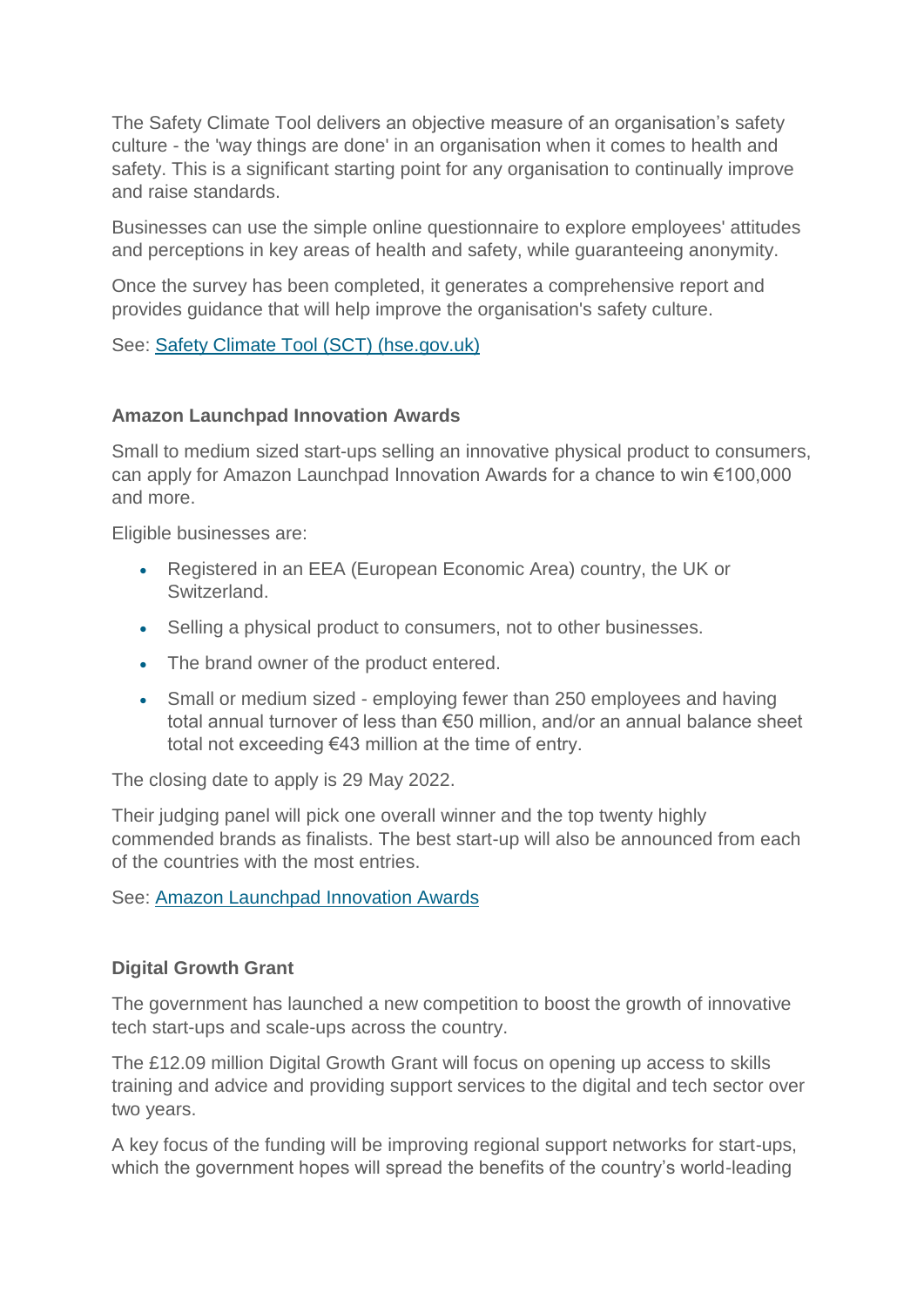tech industry across the UK. The Department for Digital, Culture, Media and Sport (DCMS) will run the competition this summer and the successful bidder will receive funding from 1 April 2023.

See: Digital Growth Grant - [GOV.UK \(www.gov.uk\)](https://www.gov.uk/guidance/digital-growth-grant)

## **Green Innovation Challenge Fund pilot launched**

The Department for the Economy (DfE) has launch a call to companies for projects developing innovative low carbon technologies.

The Green Innovation Challenge Fund, delivered by the Centre for Advanced Sustainable Energy (CASE) hosted by Queen's University Belfast - an industry led sustainable energy research centre - has received £4.5 million funding from DfE, under the Economic Recovery Action Plan 'Building a Green Economy'. The deadline for applications is Friday 13 May 2022.

The fund aims to further the goals of the 10X Economic Vision, Green Growth Strategy and the Energy Strategy by:

- encouraging green innovation in renewables and low carbon technologies
- providing support to businesses to engage in research and development so that they can continue to innovate and drive new commercial opportunities
- providing advisory services and support to assist companies understand innovation and develop their innovative capabilities
- assisting SMEs to gain the skills they need to engage in innovation activities
- assisting businesses to exploit new opportunities through the adoption of new technologies
- fostering collaboration and partnership between industry, academia and other civic institutions

CASE is seeking applications from suitably qualified consortia for research and development funding to support the decarbonisation of the energy system. Proposals are sought from across the following research areas:

- ocean energy wave, tidal, offshore wind, floating solar
- bio-energy anaerobic digestion, biogas production, upgrading and bio-fuel production
- energy systems community / local energy, grid stabilisation, ancillary and distribution system operator services, demand side management, integrated supply chains and Power-to-X

See: [Launch of Green Innovation Challenge Fund -](https://www.case-research.net/launch-of-green-innovation-challenge-fund-case-call-for-projects/) CASE Call for projects - Centre [for Advanced Sustainable Energy \(case-research.net\)](https://www.case-research.net/launch-of-green-innovation-challenge-fund-case-call-for-projects/)